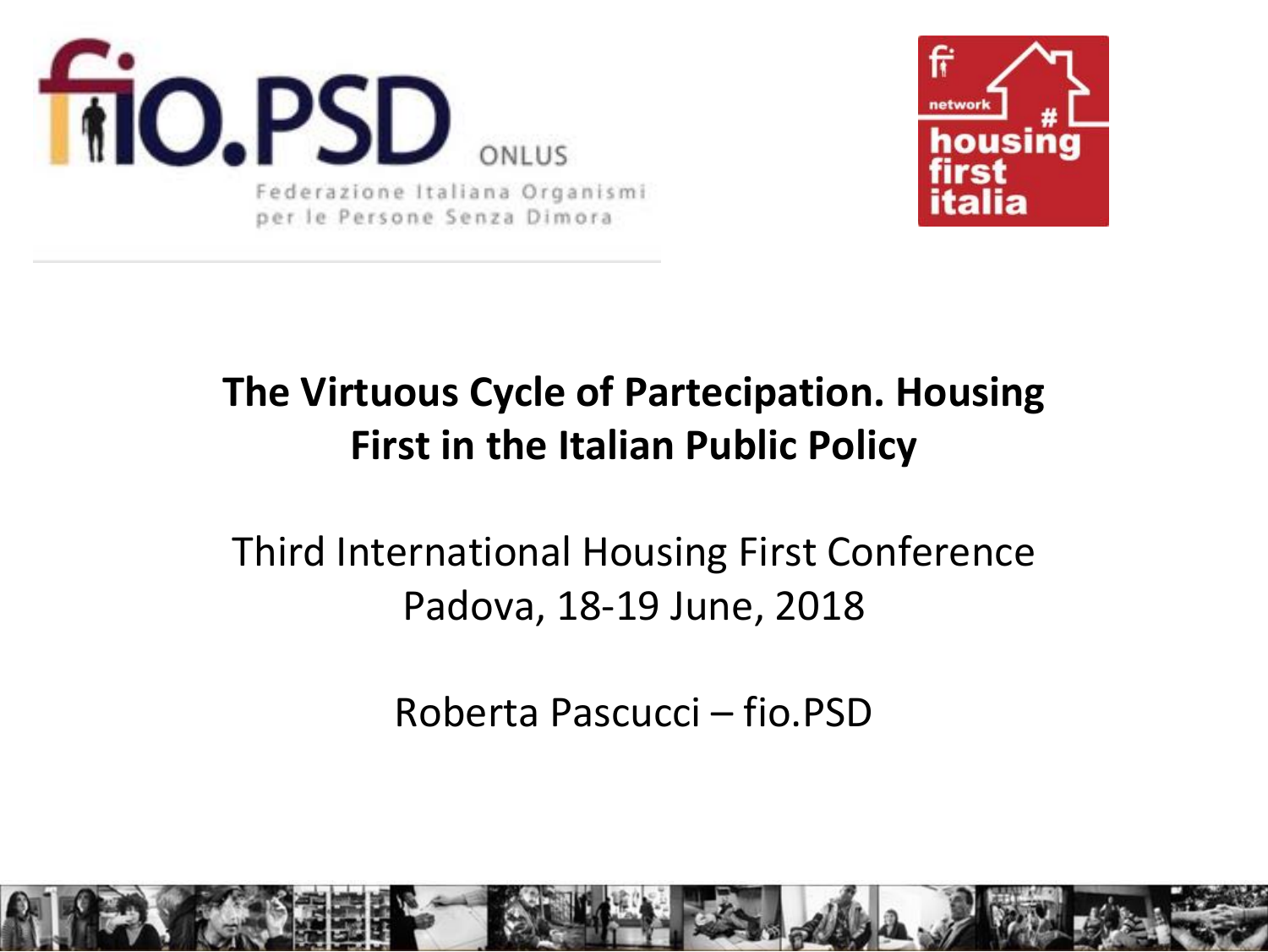

# **Fio.PSD**

- Italian Federation of Organizations Working with Homeless People
- 130 members (Caritas, Associations, NGOs, Foundation, Municipality…)
- Advocacy, Training, Analysis and Research, Communication activities
- **Italian Full Member of FEANTSA**

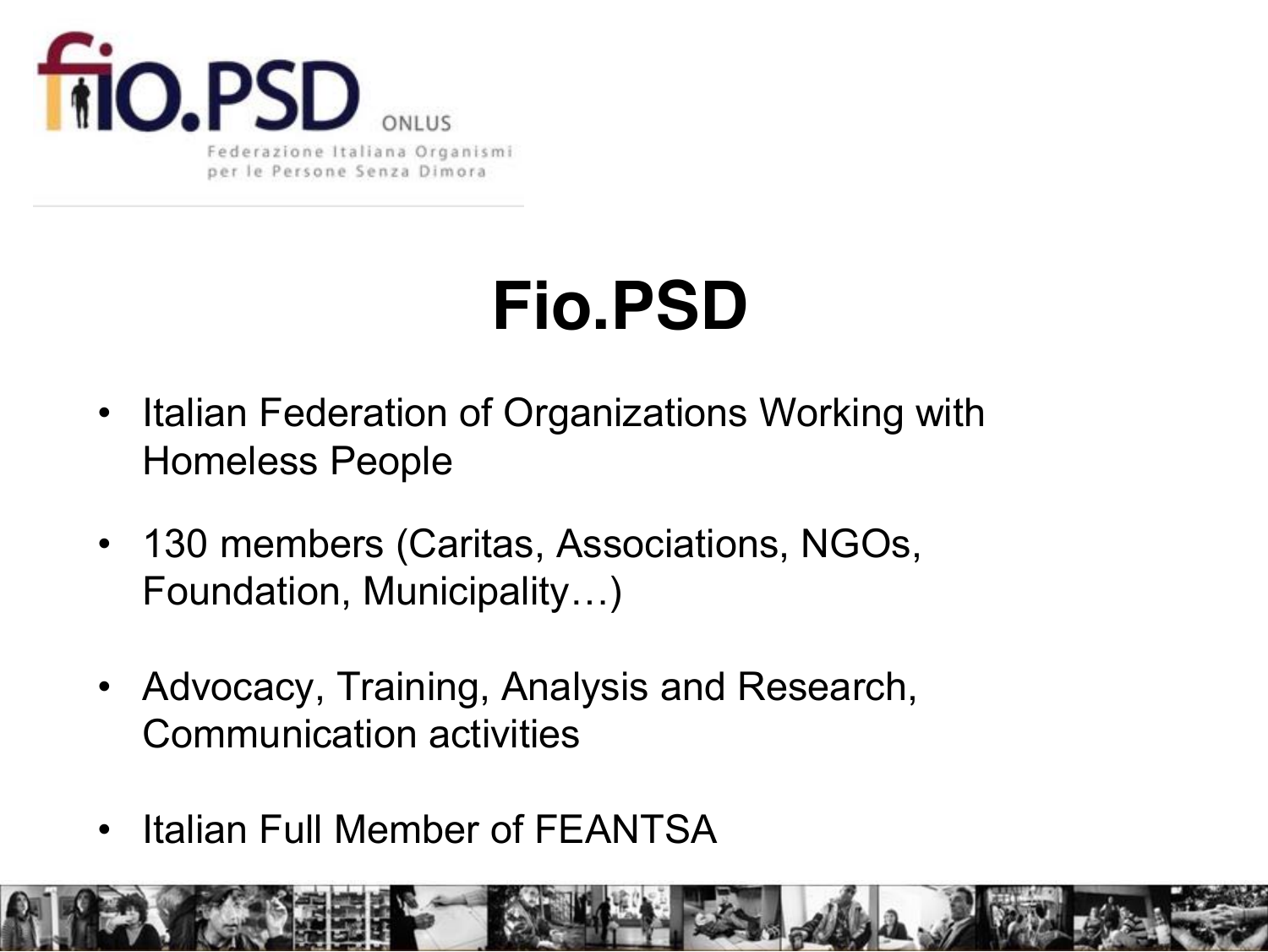

#### **Homeless People in Italy**

## **50,724\***  Roofless and Homeless People in Italy Italian: 42% (Ethos)<br>Italian: 42% (Ethos)



\* Istat 2015

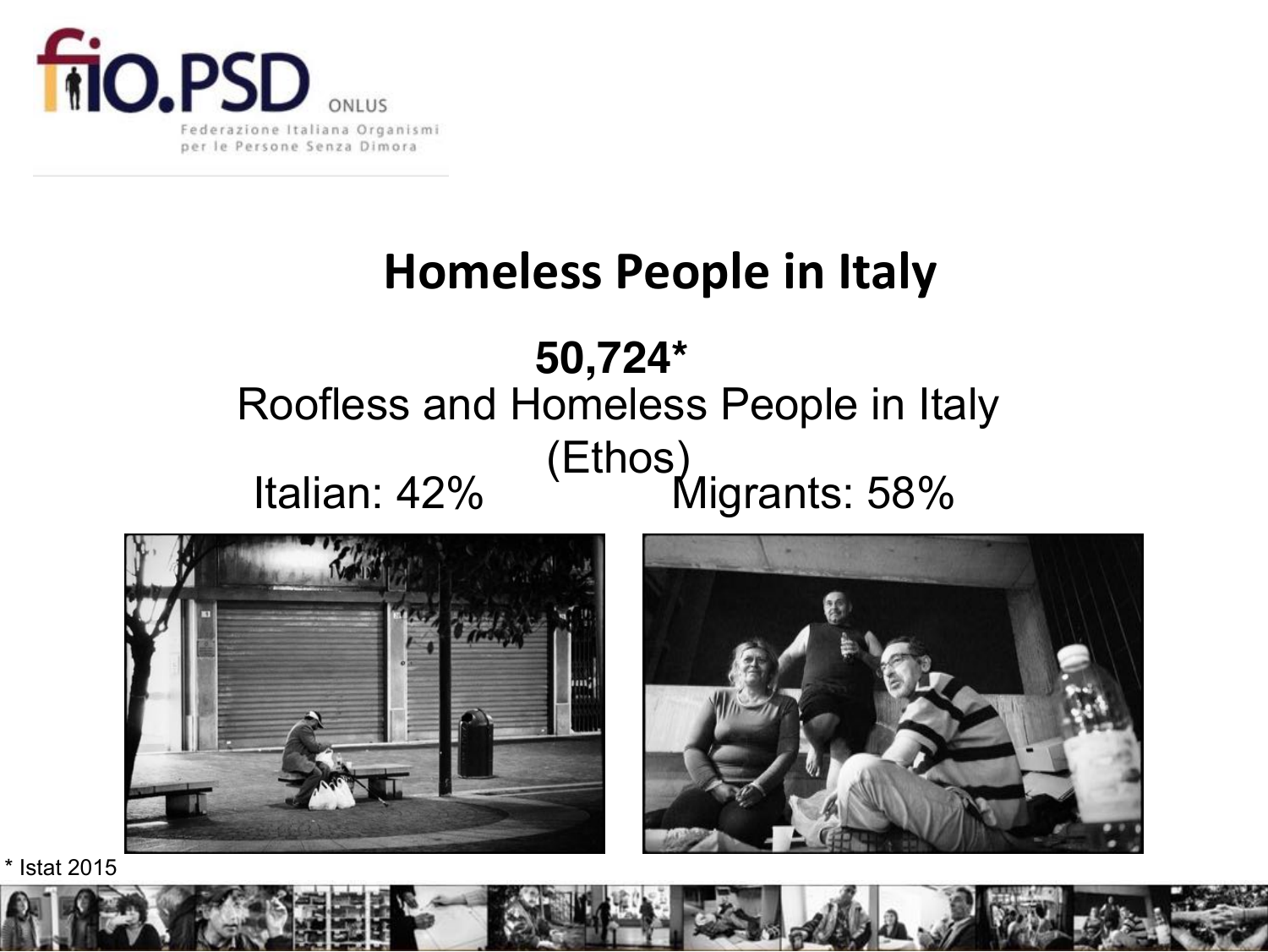

## **Homeless People in Italy**

#### **50,724\***

Youth Homeless: 25% Women: 14%

 More than 4 year on the street: 1 out 4

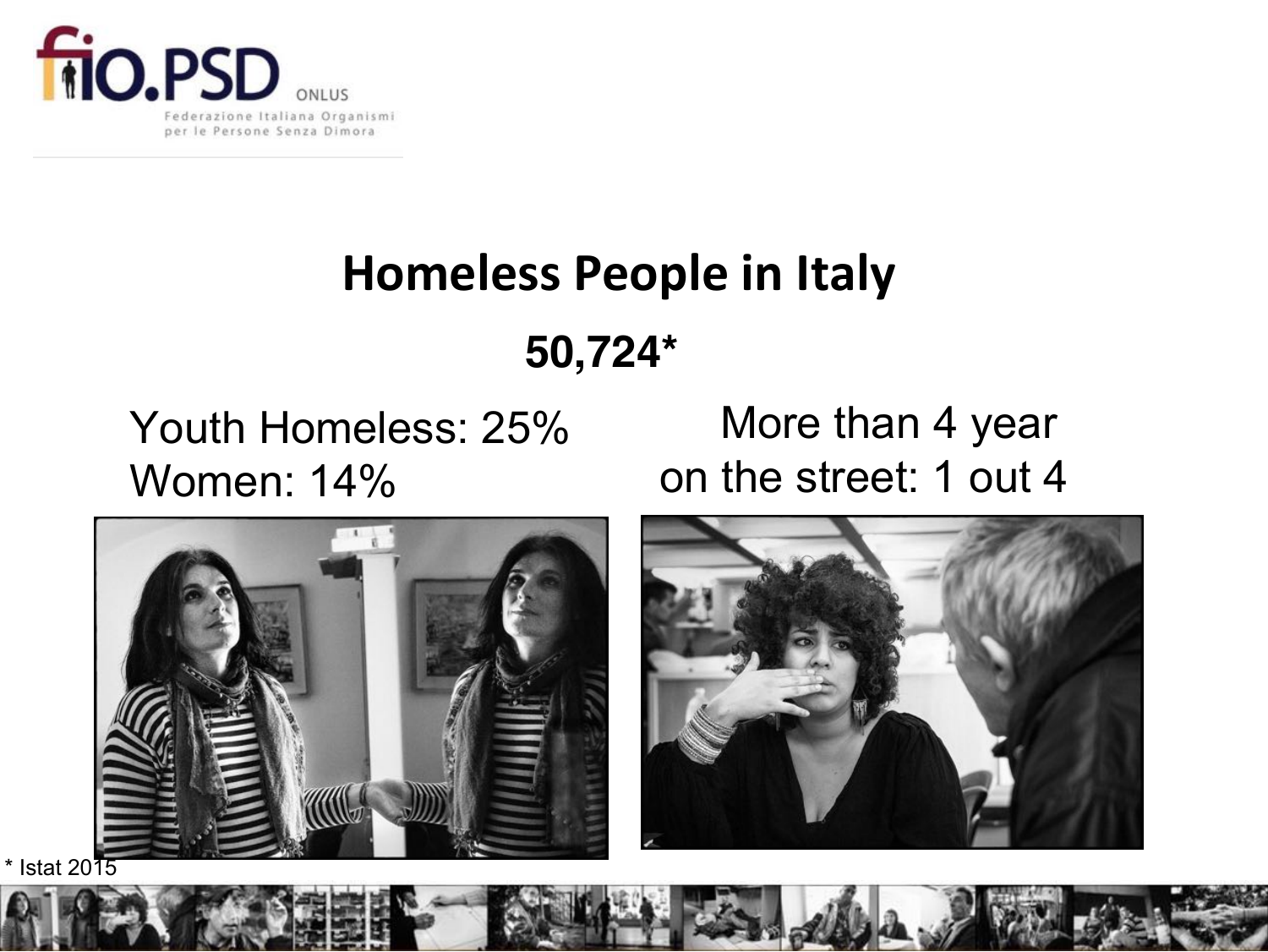

### **Homeless People in Italy**

#### **Fio.PSD's Monitoring Members\***

New profiles: young people (18-25 years old) irregular migrants family homelessness working poors women people with mental «disorder» people with physical handicap «not formally recognized»

\* fio.PSD 2017

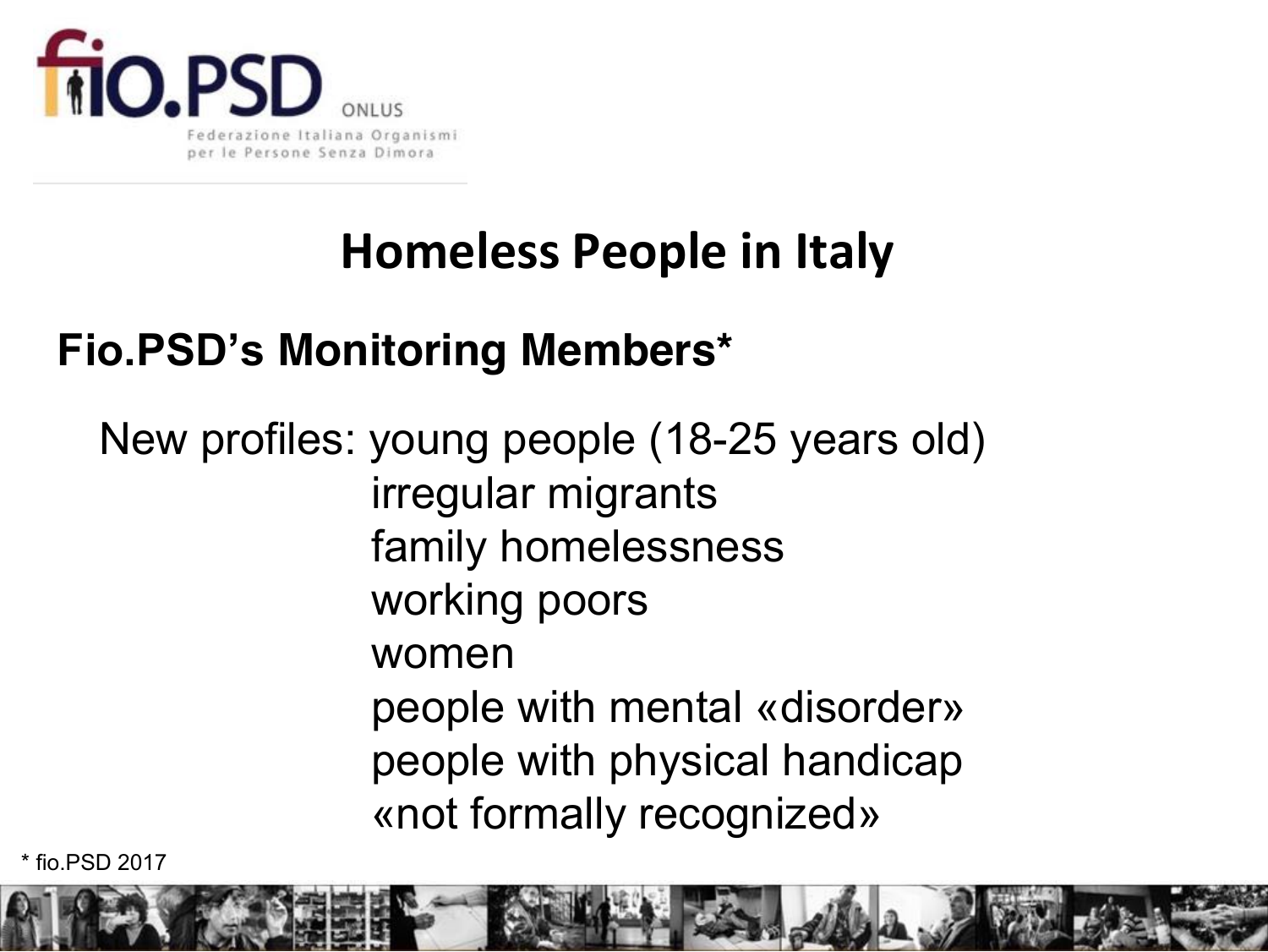

### **Current Homelessness System in Italy**

- The Ministry of Labour and Social Policy has committed to paying special attention to homelessness during the period of 2014-2020
- Homelessness is recognized as urgent issue within National Anti-Poverty Plan (ESF) in order to address two priorities:
- ¾ reducing homelessness (#HomelessZero)
- $\triangleright$  making Housing First as the first way to tackle homelessness

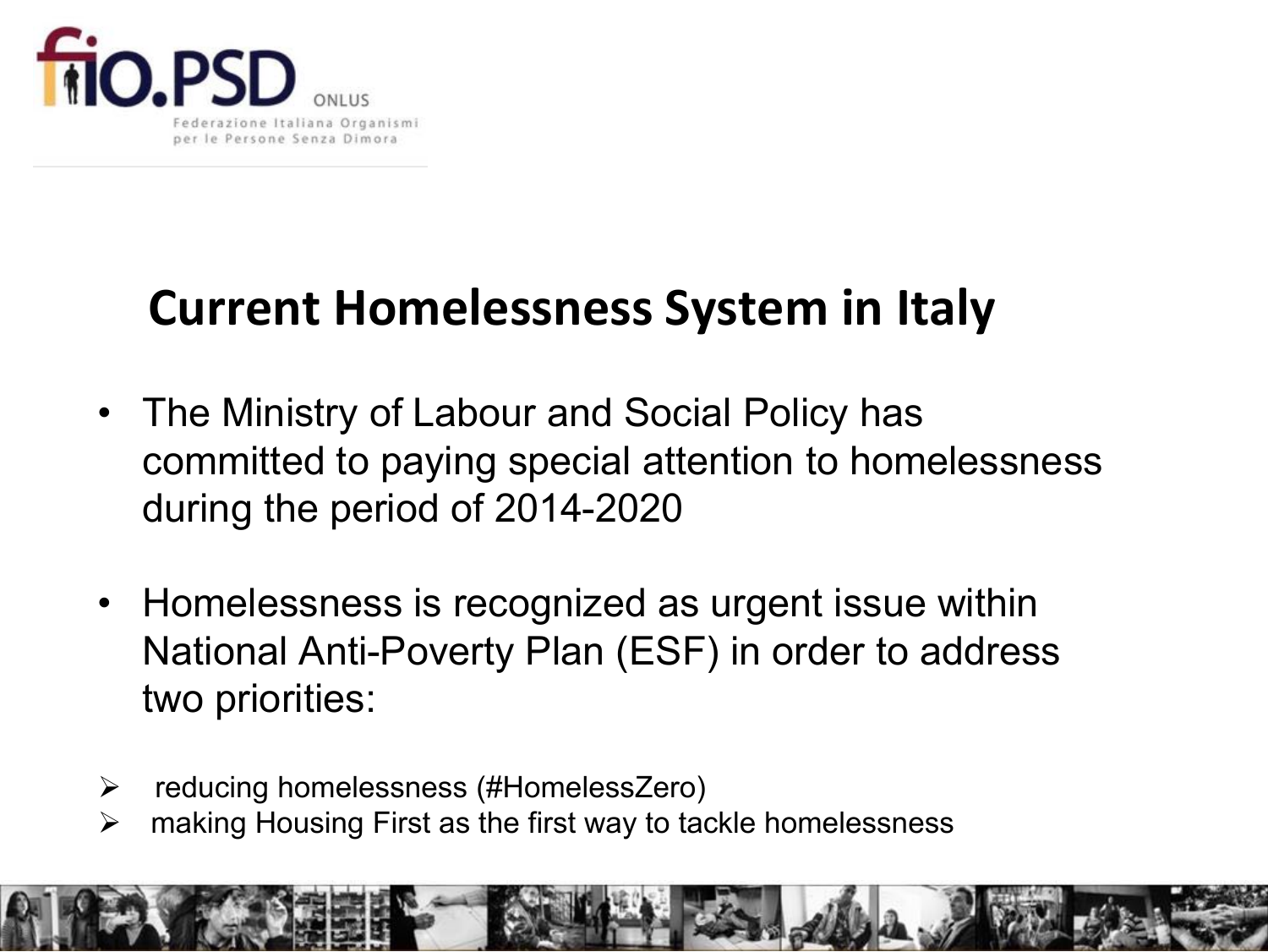

### **Actions**

Several ACTIONS were carried out by national government with the aim to improve strategy against homelessness in Italy:

- National Survey on Homeless People and Services (2012; 2015) by the National Institute of Statistic in collaboration with fio.PSD, Caritas, Ministry of LSP
- Roundtable and inter-institutional dialogue with main actors within poverty and homelessness sector for two years
- Permanent dialogue with fio.PSD as umbrella organization

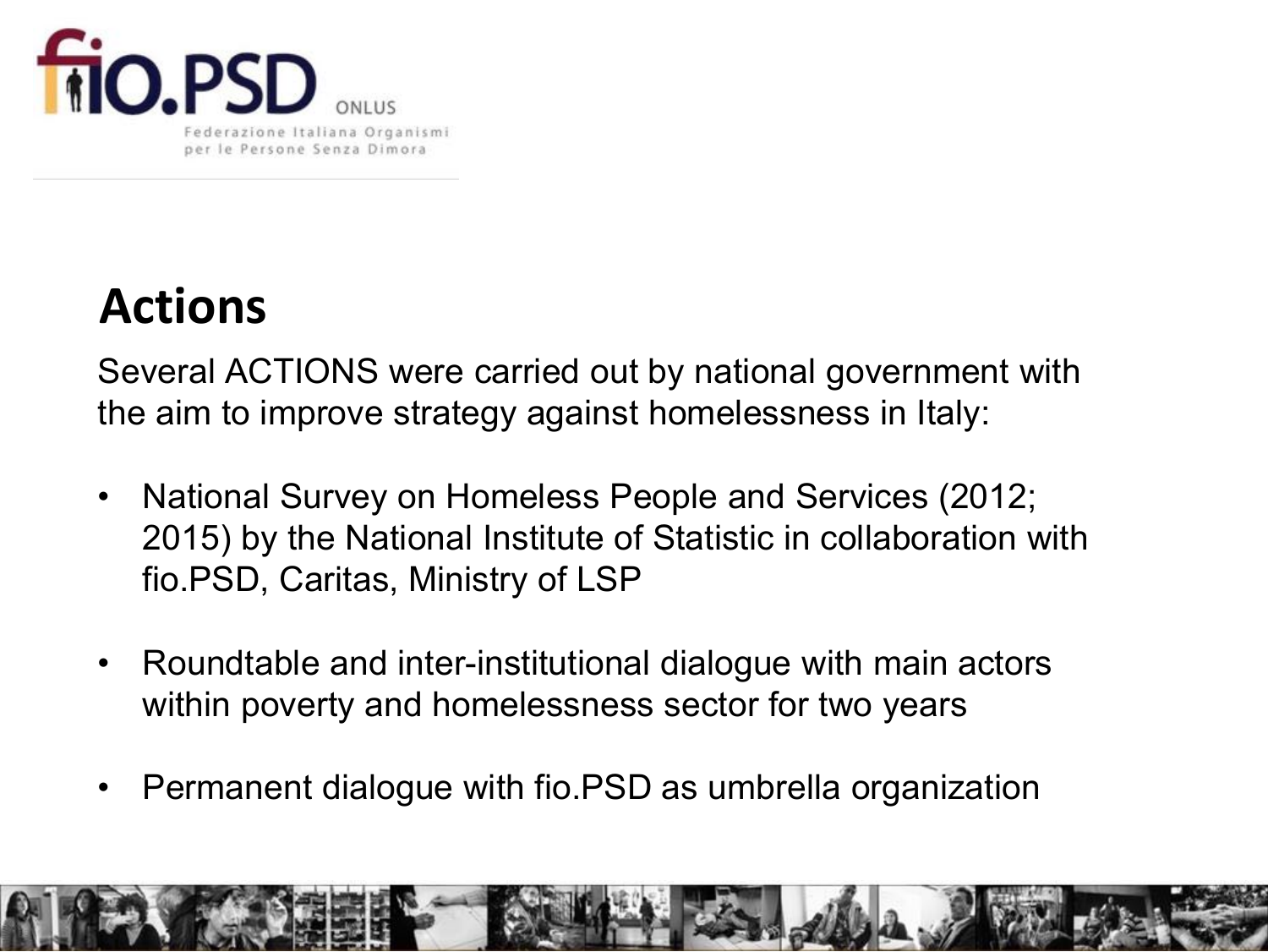

## **Tools**

Several tools and instruments:

• National Guidelines for tackling Homelessness in Italy (2015) – by Ministry Social Policy

The Guideline represents the main document for Regional governments and Municipalities to offer homogenous measures and interventions for ending homelessness. For the writing of the Guideline, the Ministry has involved various levels of government and relevant economic and social partnerships.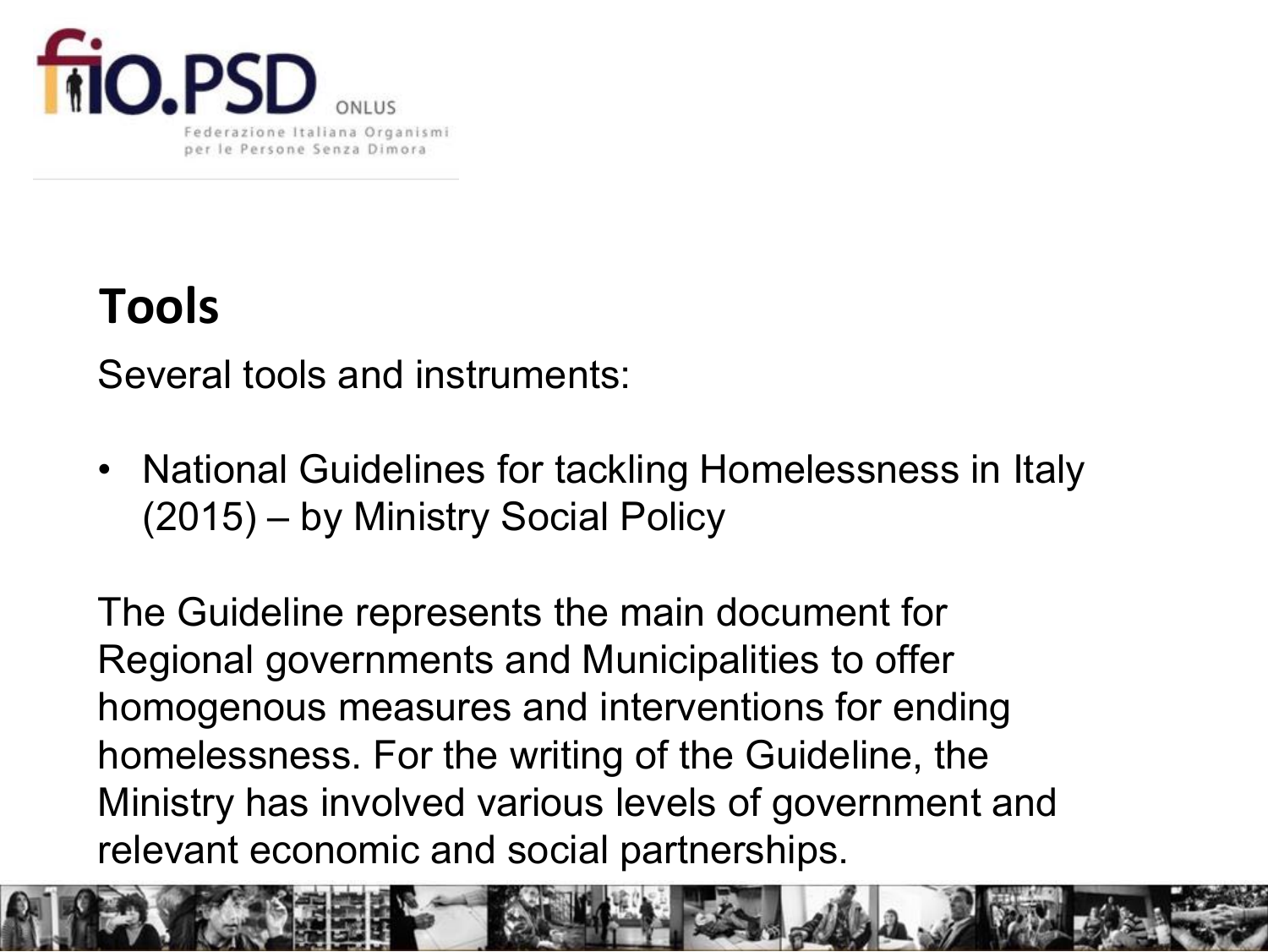

## **Tools**

Several tools and instruments:

• Plan for social interventions and services to combat poverty – 2018

The Plan is a programming tool for the use of resources of the Poverty Fund with the focus on enforcing services and for guaranteeing interventions for homeless people

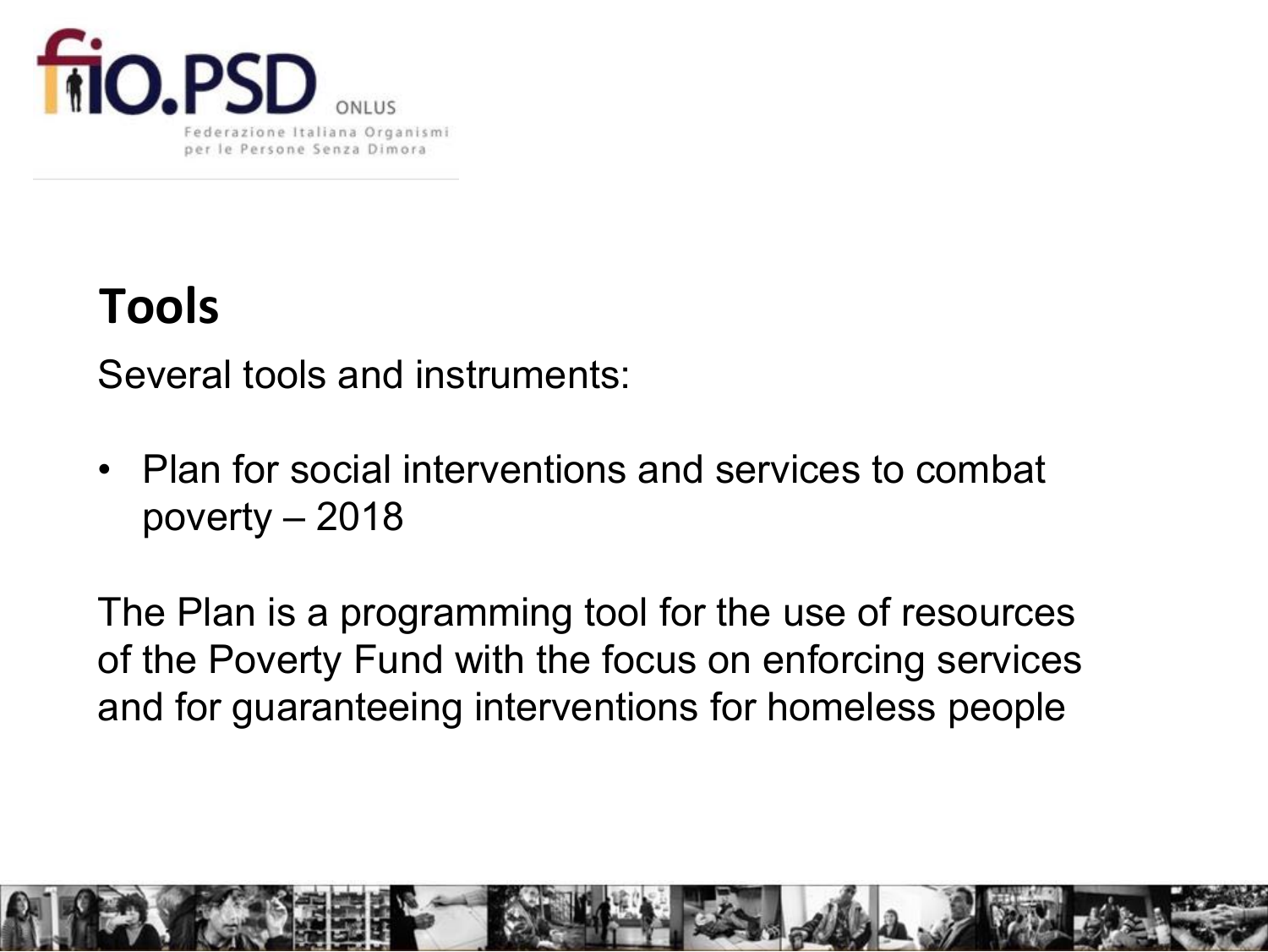

#### **Resources**

Exclusive large scale funding. The Ministry of Labor and Social Policy has allocated:

- 100 million  $\epsilon$  in seven years to policies for homeless people
- 50% European Social Fund
- 50% FEAD (Fund for European Aid to the Most Deprived)

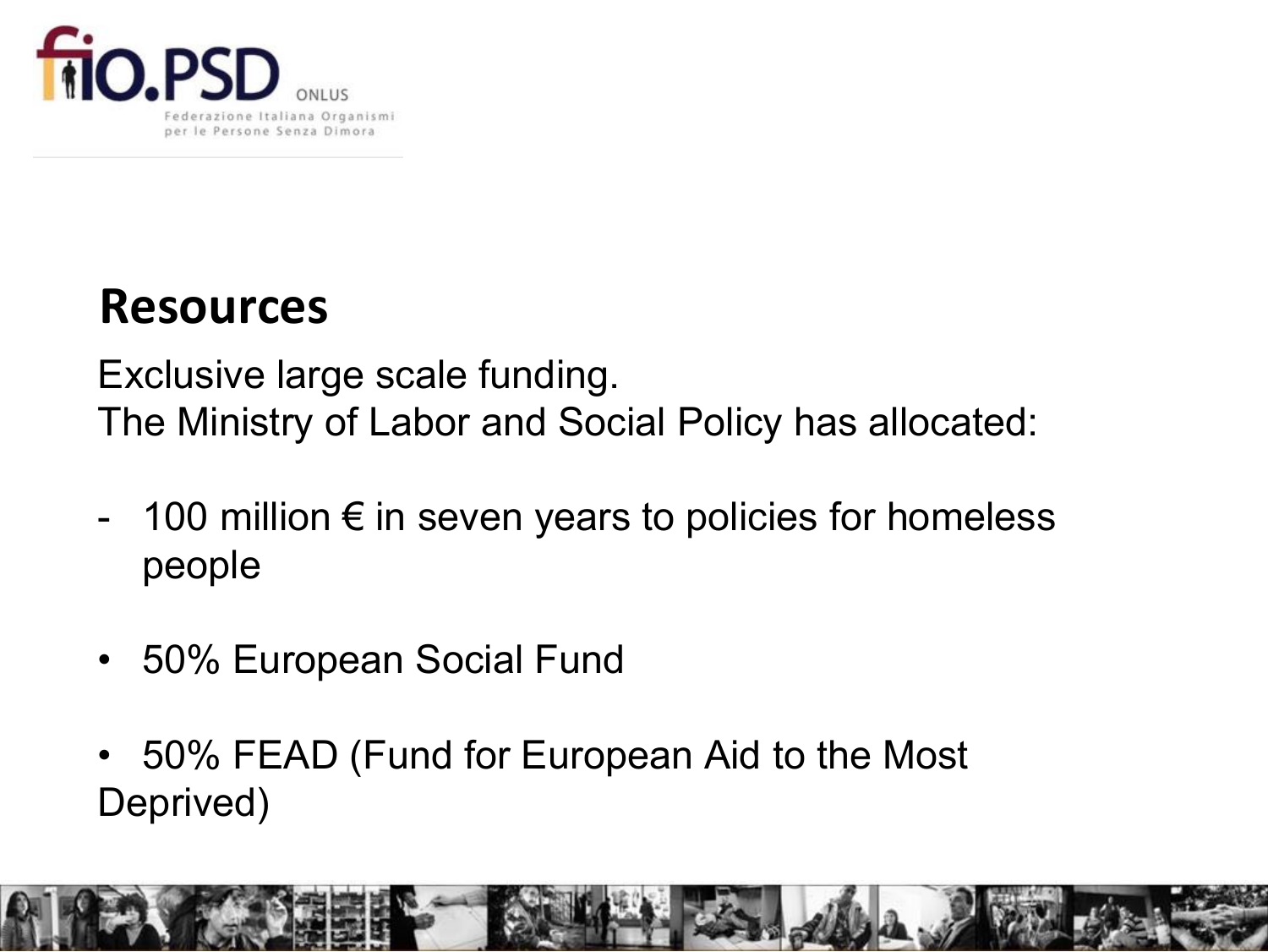

housing, etc ...

### **Strenghts and Weakness**

- Each territory should receive funds in relation to the number of homeless people
- Each territory decide how much money according to the Guideline
- Critical aspects  $\rightarrow$  emergency approach is still dominant; only small material goods were allowed by FEAD, while for homeless people would be more useful other aids (i.e rental support, equipment for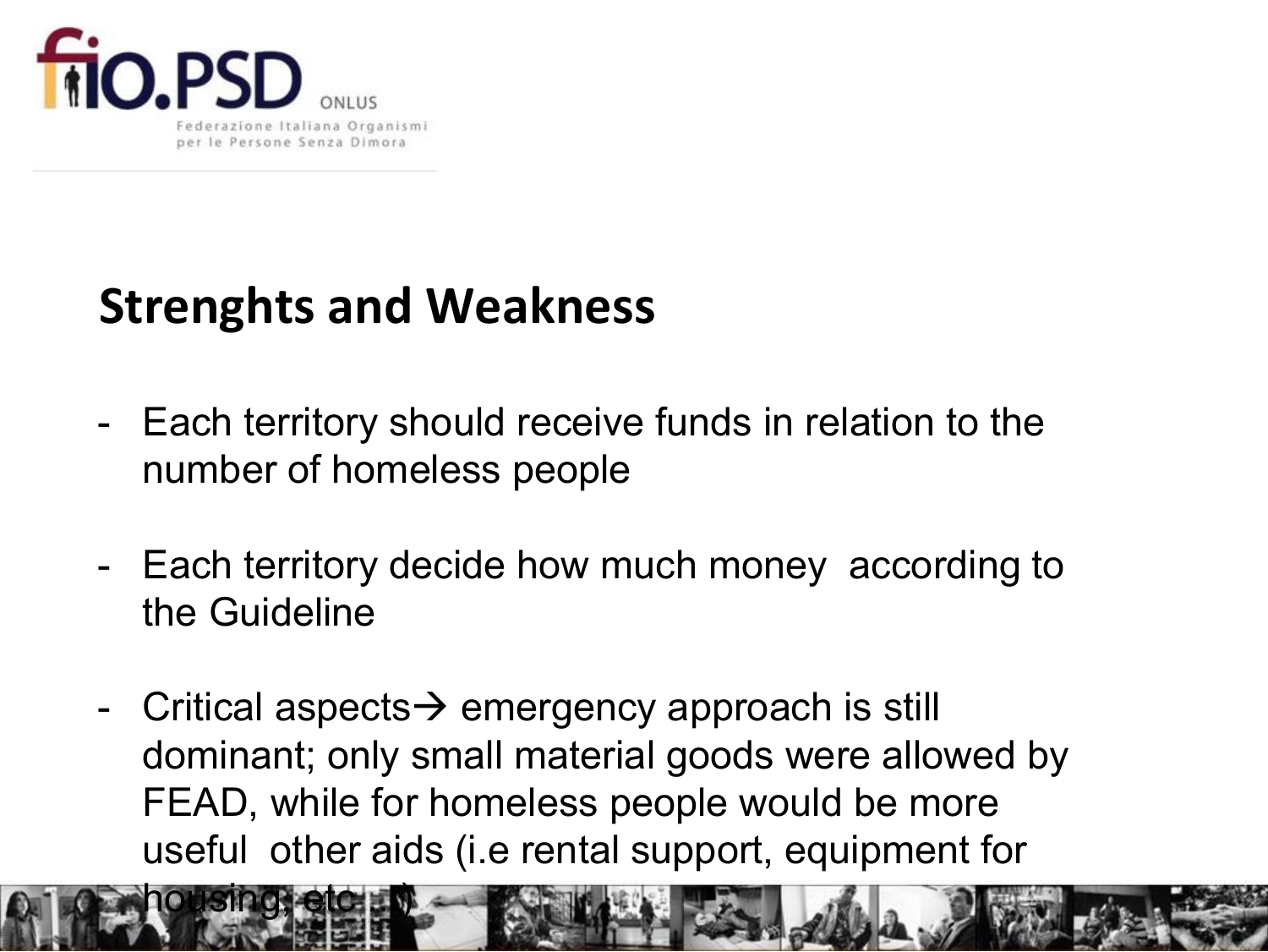

### **Role of fio.PSD**

- Advocacy action to promote culture and social innovation
- Dissemination activities and human right campain
- Territorial supervision
- Focus on monitoring use of resources
- Last but NOT least, looking at the **homeless people as person**

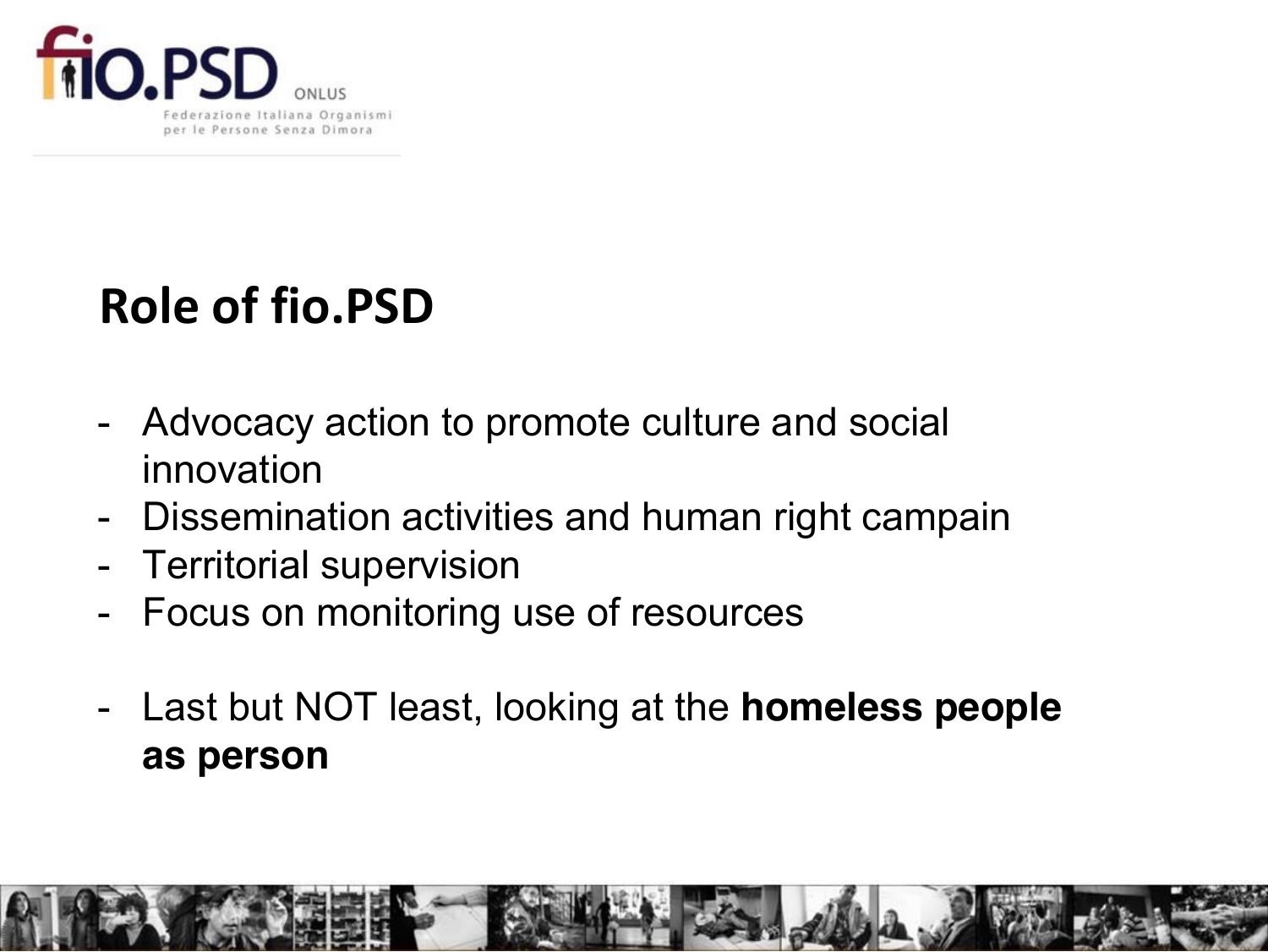

### **Perspectives**

- Effective and Innovative use of funds
- Overcoming emergency approach and renovating services
- Making policies against homelessness more innovative and uniform on the national territory
- Housing First as "the best way" to tackling Homelessness

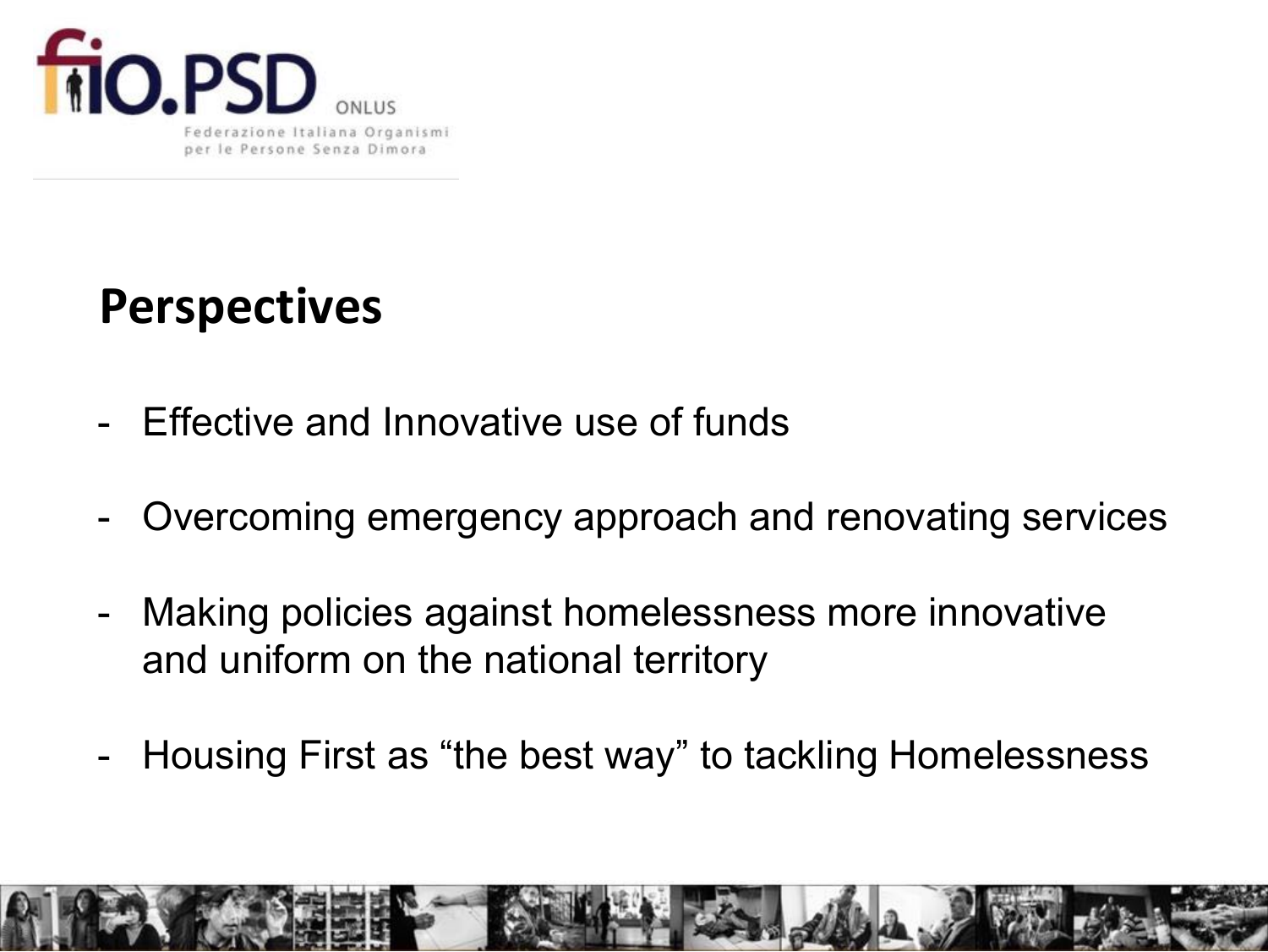

## **Current Housing First in Italy**

- Network Housing First Italy and Pilot projects from 2014 to 2016
- New deal of the Network Housing First Italy "From the Project to Service" (2017-2019)
- Housing First recognized in to the National Anti-Poverty Plan and in **Guideline**
- Large scale funding (50 milion of euros ESF and FEAD) from the government to municipalities and regional government to renovate territorial services by Housing First Approach

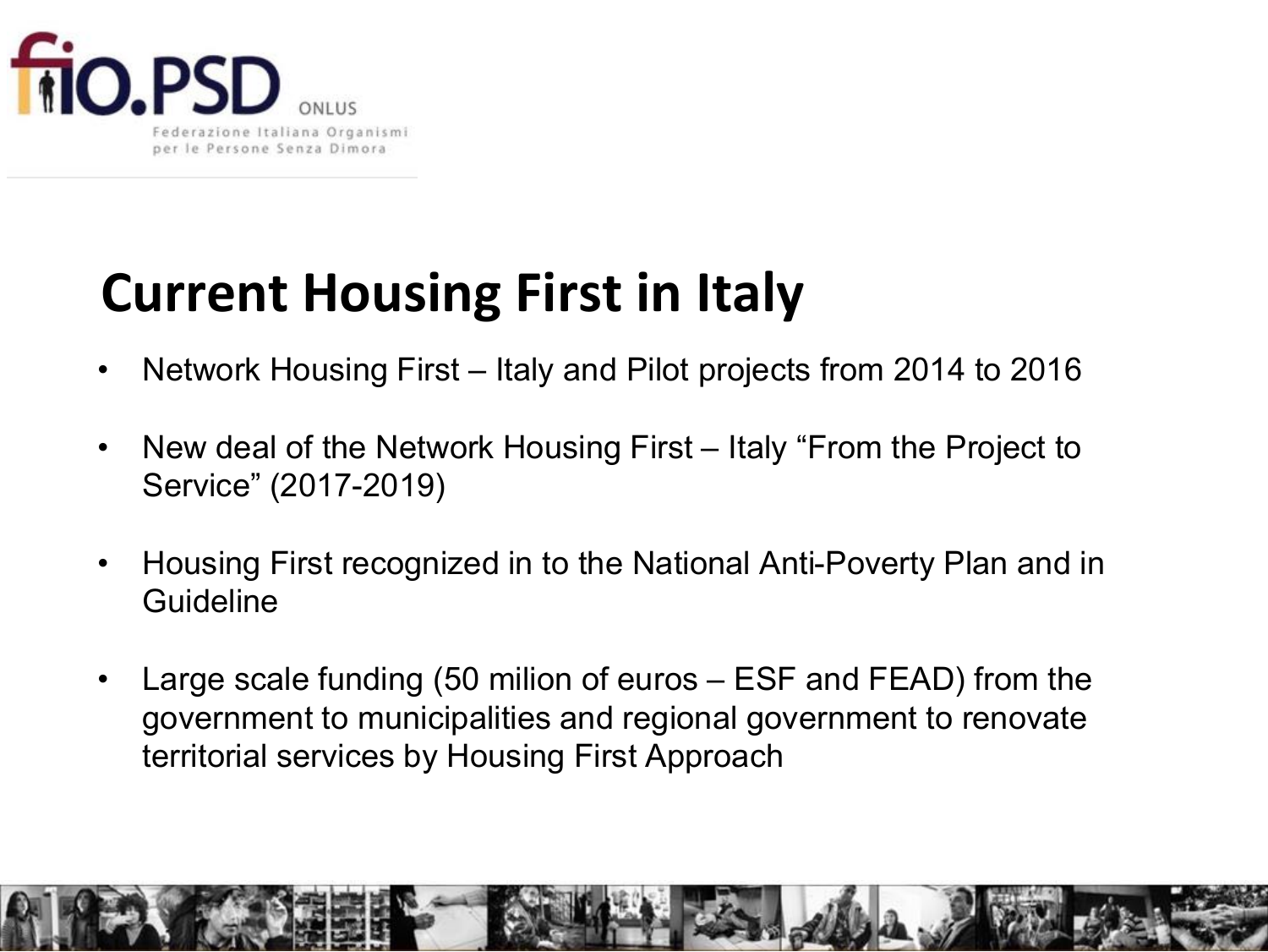

#### **SOME EXAMPLES OF USE OF ESF AND NATIONAL FUNDS**

- **City of Turin** Large investments on homelessness, allocating many funds to HF about 60 apartments with the first tranche
- **City of Milan** Large investments on homelessness, allocating many funds to HF /HL projects (50), housing for homeless people with mental and physical problems (90), innovative projects
- **Region of Veneto** Social Housing in six territorial areas involved in HF projects
- **Region FRIULI V. G.** Investments in housing first four provincial area involved
- **City of Naples Innovative housing and use of «mafia requised build»**
- **Region of Calabria** Implementation of new projects on housing. Training in order to create a territorial network
- **City of Palermo** Innovative HF projects, territorial coordination and specific training
- **Region of Sardegna** Scattered HF projects

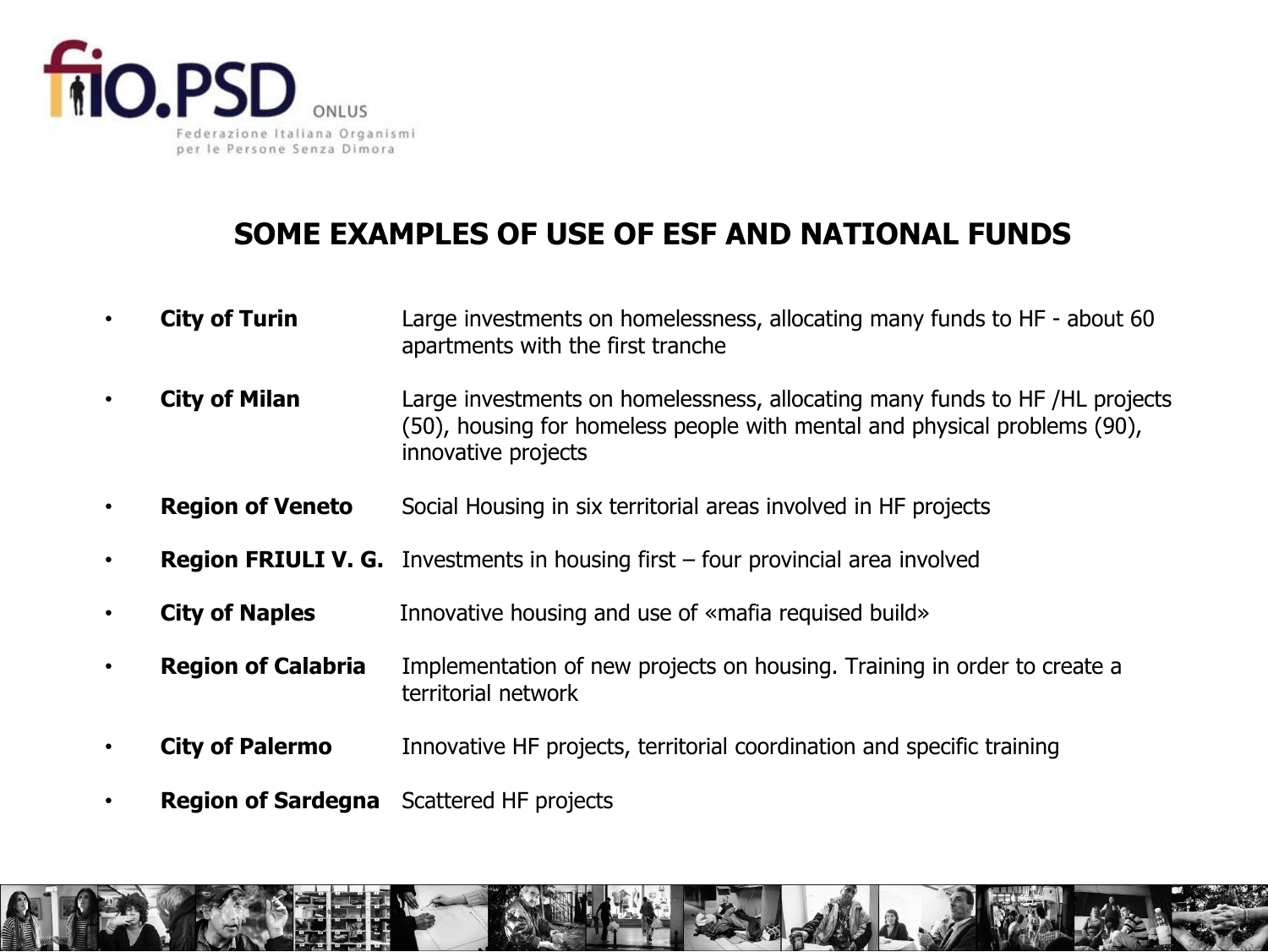

Federazione Italiana Organismi per le Persone Senza Dimora













<http://www.homelesszero.org/video/>